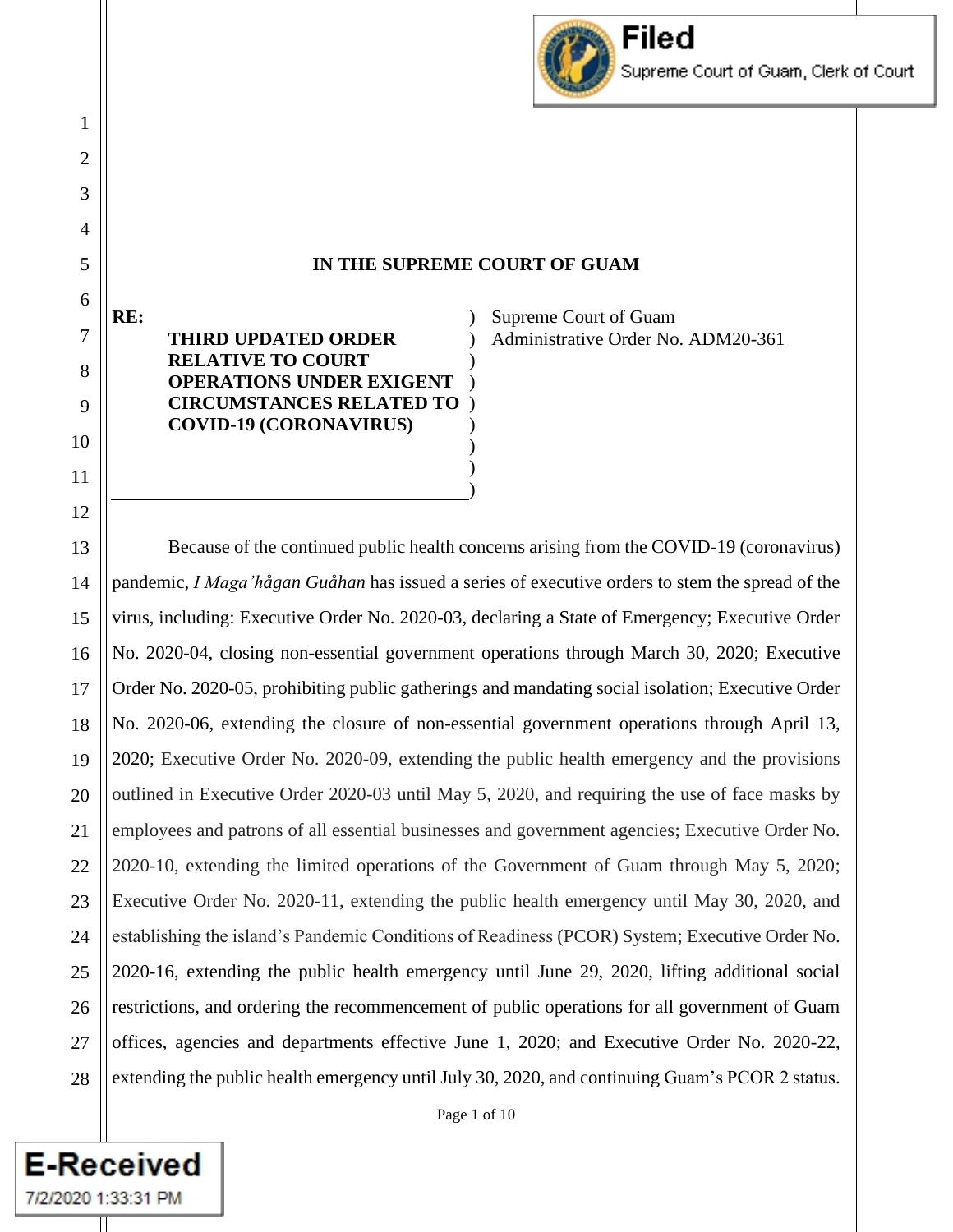In turn, the court, under its jurisdiction to issue orders in aid of its supervisory jurisdiction over the Superior Court of Guam and all other courts of the judicial branch of Guam, has issued several administrative orders to protect the public health, the most recent of such orders being ADM20-260, which, among other things, expanded court services and extended various court deadlines.

The court recognizes that the recent spike in the number of confirmed COVID-19 cases in Guam requires the continuation of measures to limit the transmission of the disease. At the same time, the court recognizes the need to expand its services to provide greater access to justice in non-essential matters, while keeping at the forefront the need to protect the health and safety of court employees, patrons, and the general public.

With these considerations in mind, the court issues this **THIRD UPDATED ORDER** in the interest of the public health:

1. Effective from the date of this Third Updated Order, this Third Updated Order shall repeal and replace Administrative Order No. ADM20-260. To the extent this Third Updated Order conflicts with any other existing administrative order of the court, this Third Updated Order shall prevail.

2. The Supreme Court of Guam and Superior Court of Guam will continue to be open to conduct court business, but all court facilities—including the Guam Judicial Center in Hagåtña, the Northern Court Satellite in Dededo, the offices of the Probation Services Division, and the Judicial Education Center—will remain closed to the general public, except where entry is required to address the following matters:

> a. Essential matters that cannot be resolved remotely (i.e., by telephone, videoconference, email, or comparable means, or through the electronic filing system) because it is not practicable or would contravene the protection of constitutional rights. Essential court operations shall continue at the Guam Judicial Center in Hagåtña;

> b. During the hours of 9:00 a.m. to 4:00 p.m., Monday to Friday, the following transactions:

1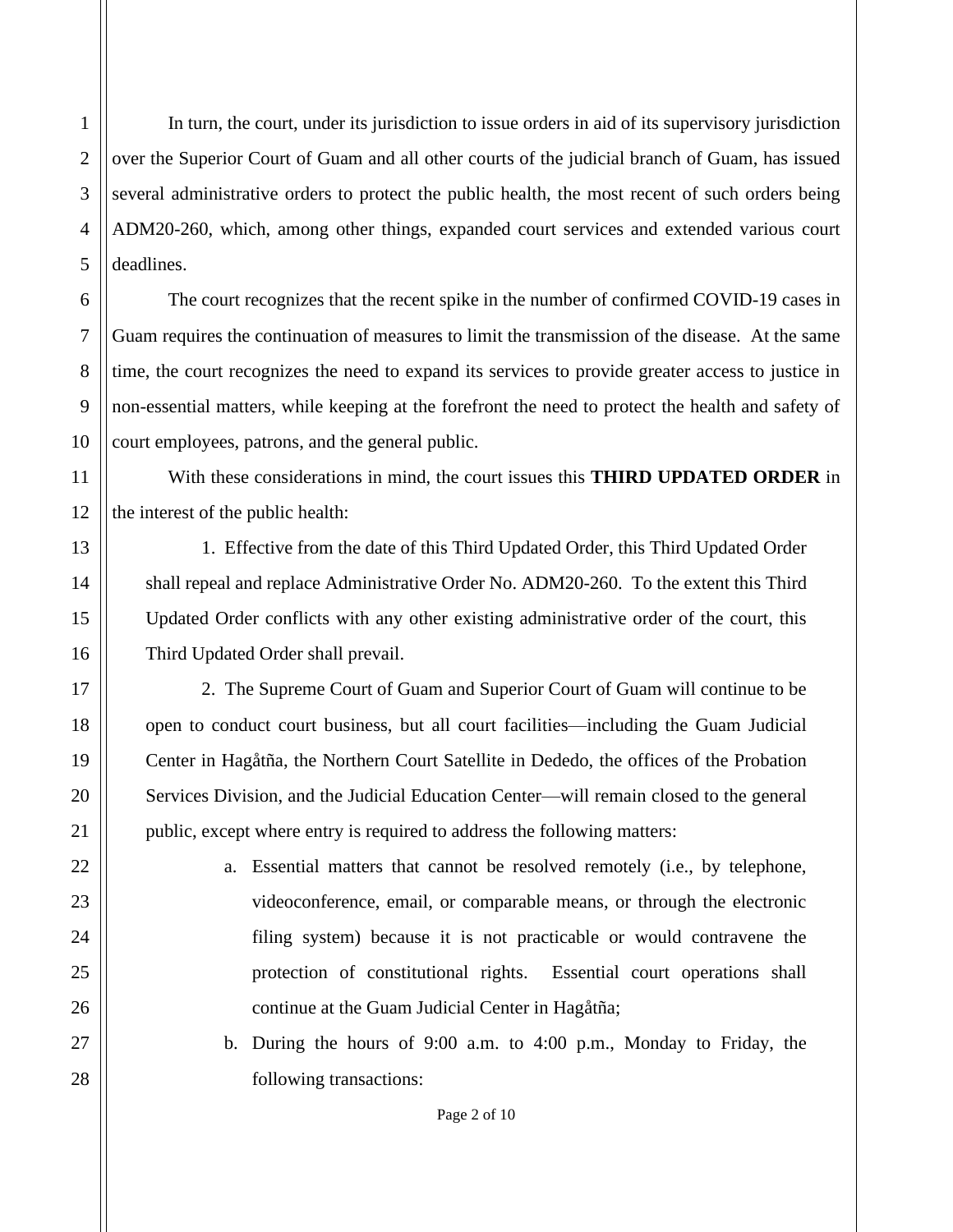| $\mathbf{1}$   | Payment of traffic citations;<br>i.                                                   |
|----------------|---------------------------------------------------------------------------------------|
| $\overline{2}$ | ii.<br>Payment of case-related obligations, including bail, restitution,              |
| 3              | and fines and fees; and                                                               |
| 4              | iii.<br>Requests for traffic and court clearances;                                    |
| 5              | Non-essential matters as scheduled by the court and which cannot be<br>$c_{\cdot}$    |
| 6              | resolved remotely (i.e., by telephone, videoconference, email, or                     |
| 7              | comparable means, or through the electronic filing system) because it is              |
| 8              | not practicable or would contravene the protection of constitutional rights;          |
| 9              | In-person appointments with the Probation Services Division as scheduled<br>d.        |
| 10             | by the division; and                                                                  |
| 11             | In-person appointments with the Client Services and Family Counseling<br>e.           |
| 12             | Division as scheduled by the division.                                                |
| 13             | 3. The following essential matters shall continue to be scheduled and heard in        |
| 14             | keeping with the urgency of those matters and consistent with statutory requirements, |
| 15             | either in person as provided in paragraph 2 or remotely by video conferencing or      |
| 16             | telephonic appearance, with the court to notify all participants necessary to the     |
| 17             | proceeding:                                                                           |
| 18             | Magistrate proceedings;<br>a.                                                         |
| 19             | Writs of habeas corpus;<br>$\mathbf b$ .                                              |
| 20             | Preliminary hearings for detained juveniles;<br>c.                                    |
| 21             | Persons In Need of Services (PINS) petitions;<br>d.                                   |
| 22             | Civil protection orders;<br>e.                                                        |
| 23             | Temporary restraining orders;<br>f.                                                   |
| 24             | Search warrants;<br>g.                                                                |
| 25             | Warrant returns;<br>h.                                                                |
| 26             | Emergency guardianships;<br>i.                                                        |
| 27             | Probation pretrial services;<br>$\mathbf{1}$                                          |
| 28             | Probation post-judgment services involving high-risk offenders;<br>k.                 |
|                | Page 3 of 10                                                                          |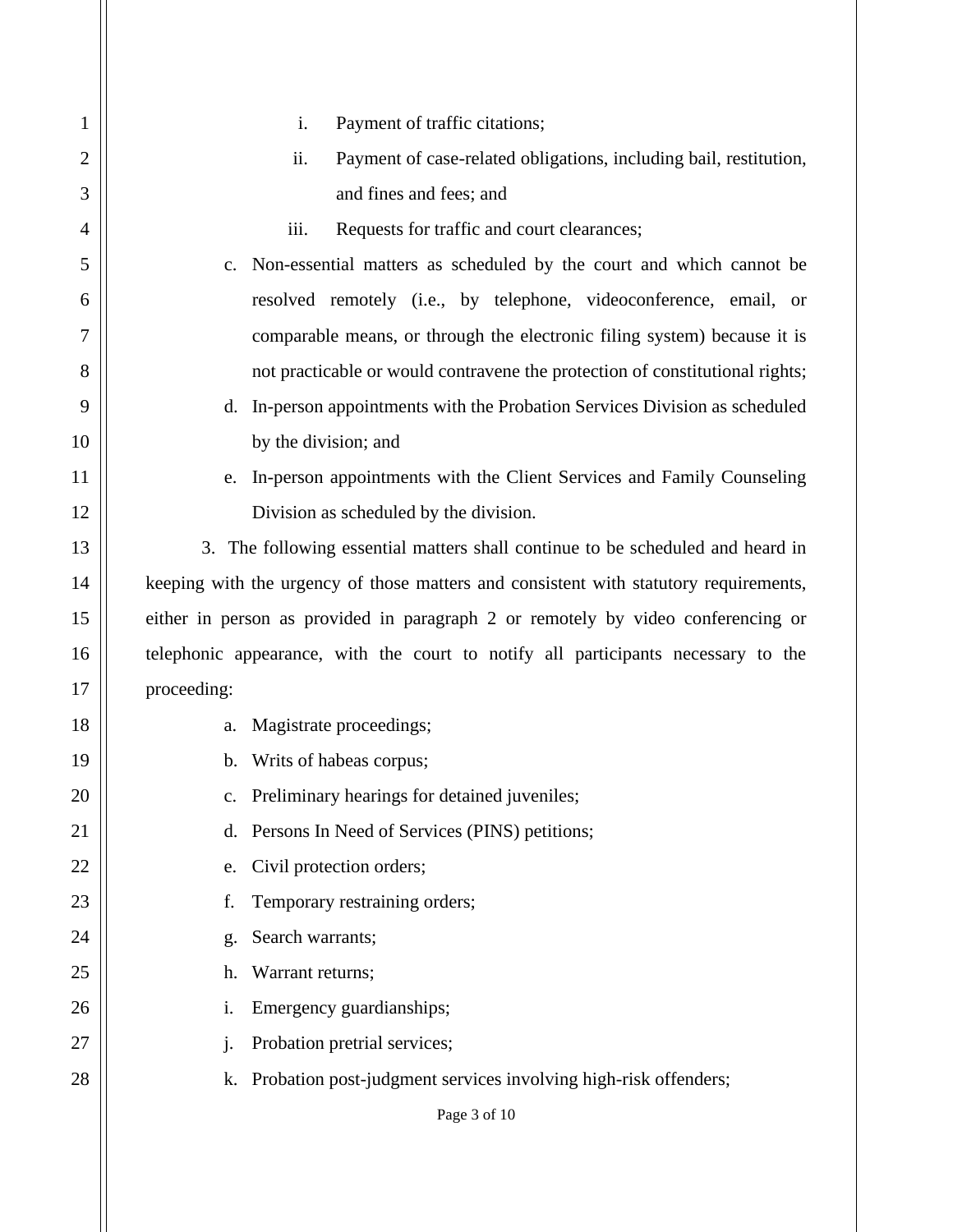| $\mathbf{1}$   | $\mathbf{l}$ .<br>Quarantine and isolation petitions and related proceedings;             |
|----------------|-------------------------------------------------------------------------------------------|
| $\overline{2}$ | m. Other court proceedings under the Emergency Health Powers Act codified                 |
| 3              | in Title 10, Chapter 19 of the Guam Code Annotated; and                                   |
| $\overline{4}$ | Any other locally or federally mandated hearings.<br>n.                                   |
| 5              | 4. In addition to essential matters, courts will review their docket of pending           |
| 6              | cases, assess matters that can be advanced or resolved through remote court conferencing, |
| 7              | and schedule and hold conferences in such matters upon its own initiative, and where      |
| 8              | appropriate at the request of parties. Courts should limit in-person contact as much as   |
| 9              | possible by using available technologies, including alternative means of filing,          |
| 10             | teleconferencing, video conferencing (e.g., Zoom), and use of email to reasonably ensure  |
| 11             | the health and safety of all participants.                                                |
| 12             | The following are appropriate for hearings on a virtual platform:                         |
| 13             | Status, case management, and pretrial conferences in all case types;<br>a.                |
| 14             | Non-evidentiary and evidentiary motion hearings in all case types;<br>b.                  |
| 15             | Arraignments and pleas in criminal cases;<br>$\mathbf{c}$ .                               |
| 16             | Hearings in juvenile delinquency cases;<br>d.                                             |
| 17             | Hearings in traffic cases;<br>e.                                                          |
| 18             | f.<br>Problem-solving court staffings and hearings;                                       |
| 19             | Probate petitions and guardianship petitions;<br>g.                                       |
| 20             | Non-jury trials in all case types, except for criminal, juvenile delinquency,<br>h.       |
| 21             | and termination of parental rights petitions in dependency cases unless the               |
| 22             | parties in an excepted case agree to conduct a virtual non-jury trial;                    |
| 23             | Settlement conferences held by the magistrate judges and the referee.<br>i.               |
| 24             | Such hearings shall be conducted using telephonic or electronic means available           |
| 25             | unless a judicial officer determines that the remote conduct of the proceeding:           |
| 26             | Is inconsistent with the Organic Act of Guam, a statute, or a rule of court<br>a.         |
| 27             | that has not been suspended by administrative order; or                                   |
| 28             |                                                                                           |
|                | Page 4 of 10                                                                              |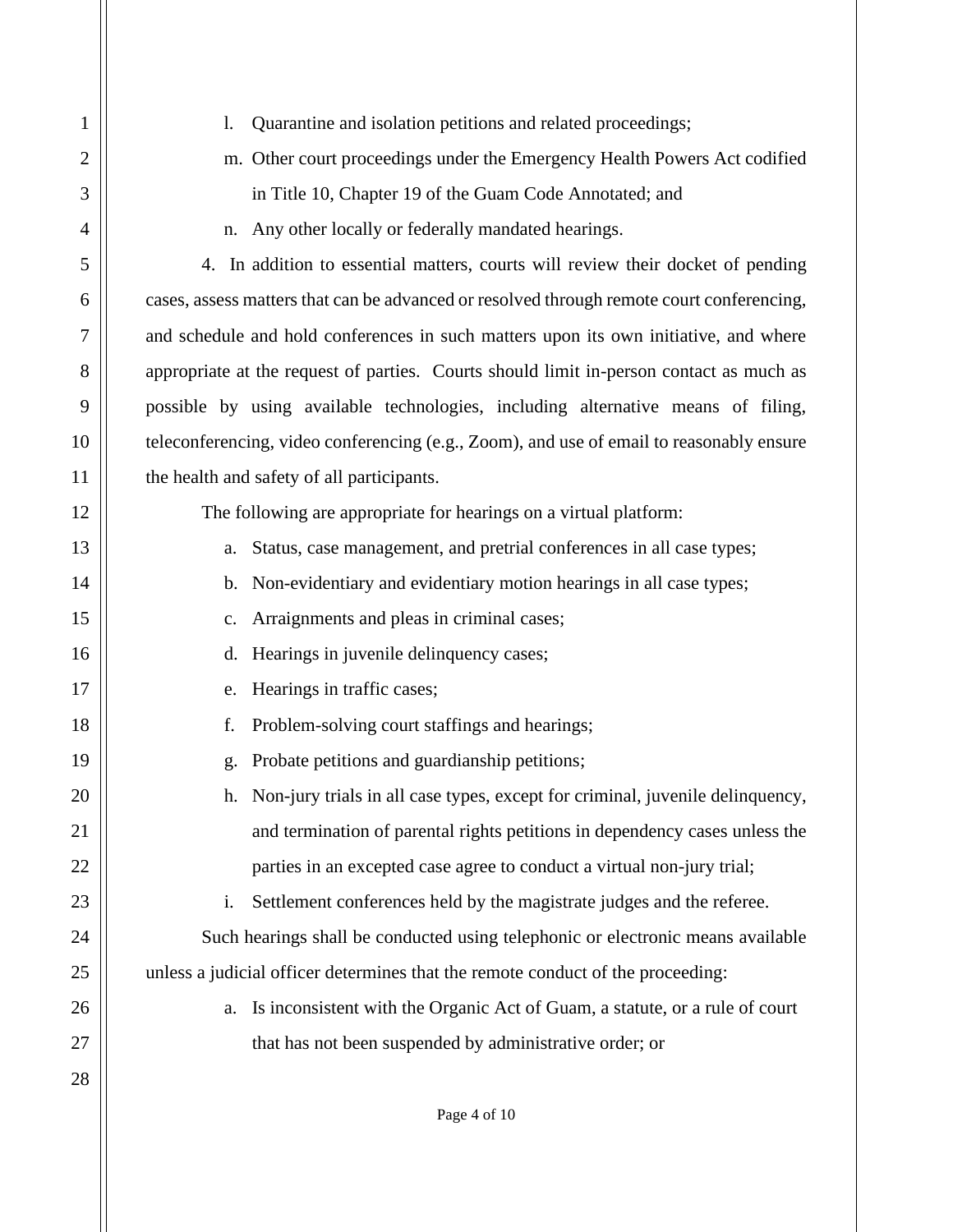| $\mathbf{1}$   | Would be infeasible because the participants lack the resources necessary<br>b.           |
|----------------|-------------------------------------------------------------------------------------------|
| $\overline{2}$ | to conduct the proceeding.                                                                |
| 3              | When scheduling hearings, it is recommended that the courts prioritize matters in         |
| $\overline{4}$ | the following order:                                                                      |
| 5              | Criminal, with those in custody having the highest priority<br>a.                         |
| 6              | Juvenile<br>b.                                                                            |
| 7              | <b>Civil Protection Orders</b><br>$\mathbf{c}$ .                                          |
| 8              | Mental Health<br>d.                                                                       |
| 9              | Domestic and Guardianship<br>e.                                                           |
| 10             | Probate<br>f.                                                                             |
| 11             | Civil<br>g.                                                                               |
| 12             | Other case types<br>h.                                                                    |
| 13             | 5. Criminal and civil jury trials scheduled to be heard before August 1, 2020, are        |
| 14             | postponed pending further order of the applicable court, and in no event shall be heard   |
| 15             | before August 1, 2020. Where a jury trial is postponed because of this Third Updated      |
| 16             | Order or any prior administrative order, the parties may seek a conference with the court |
| 17             | to address matters arising from the postponement. Such conference should be conducted     |
| 18             | by teleconference or videoconference, where practicable. In criminal cases, where         |
| 19             | appropriate, a defendant may ask the court for reconsideration of bail or conditions of   |
| 20             | release. Nothing in this Third Updated Order addresses the disposition of such requests   |
| 21             | for reconsideration.                                                                      |
| 22             | 6. Notwithstanding paragraph 5 above, any pending criminal jury trial in which            |
| 23             | the jury has already been empaneled may proceed at the discretion of the judge presiding  |
| 24             | over the trial.                                                                           |
| 25             | 7. All other Supreme Court and Superior Court matters scheduled to be heard               |
| 26             | before June 5, 2020, are postponed pending further order of the applicable court. These   |
| 27             | include, but are not limited to, bench trials, arraignments, appellate arguments, motion  |
| 28             | hearings, probate proceedings, and child support hearings.                                |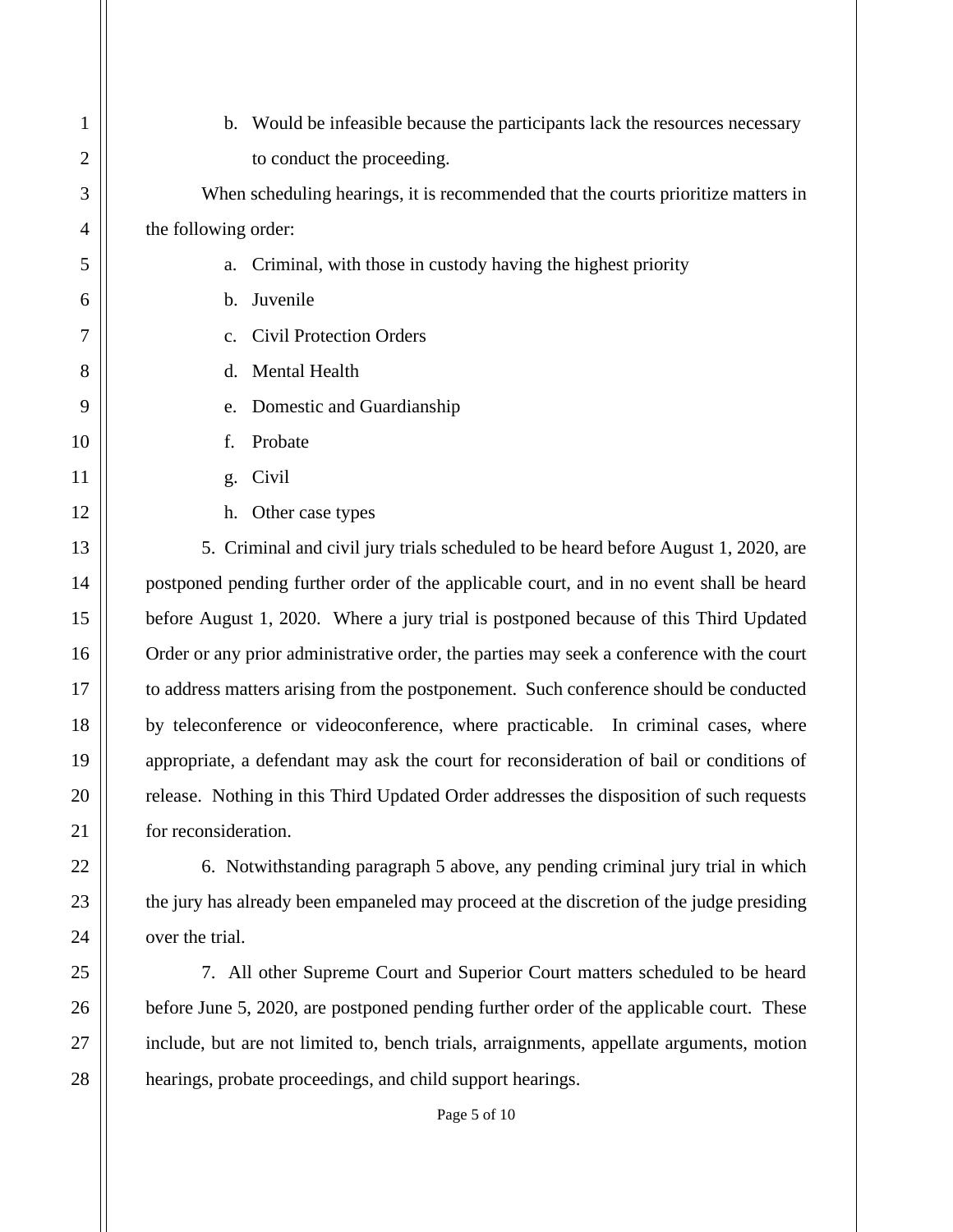8. No new grand juries shall be empaneled before July 2, 2020. No orientation of new jurors shall take place before July 2, 2020. All active petit jurors and grand jurors shall serve to the full extent of the law. To prevent the spread of the virus and to ensure the safety of the jurors and court staff, and to determine the availability of jurors, all active petit jurors and grand jurors must complete a screening questionnaire issued by the Jury Commissioner.

9. All grand jury proceedings are suspended until no earlier than July 13, 2020. The Presiding Judge shall meet with criminal justice system stakeholders to coordinate the convening of grand jury proceedings with such conditions as may be necessary to minimize risk to members of the grand jury, court personnel, and witnesses. Further, the Presiding Judge is authorized to set a schedule of phased-in grand jury proceedings. The time periods for a preliminary examination and for filing an indictment are tolled until November 3, 2020.

10. Any temporary restraining order, injunction, civil protection order, or stay set to expire on or after March 23, 2020, in any criminal or civil matter, shall automatically be extended under the same terms for fourteen (14) days or up to July 1, 2020, whichever is longer, unless the Presiding Judge, or a judge who issued the order, terminates or modifies the temporary restraining order, injunction, or stay.

11. Defendants serving weekend sentences at the Department of Corrections will have their weekend sentences suspended until at least August 1, 2020, unless otherwise ordered by the assigned Superior Court judge.

12. Defendants sentenced and set to commence serving on weekends will have their time start no earlier than August 1, 2020, unless otherwise ordered by the assigned Superior Court judge.

13. Defendants sentenced with delayed confinement to report to the Department of Corrections will have their delays extended until at least August 1, 2020, unless otherwise ordered by the assigned Superior Court judge.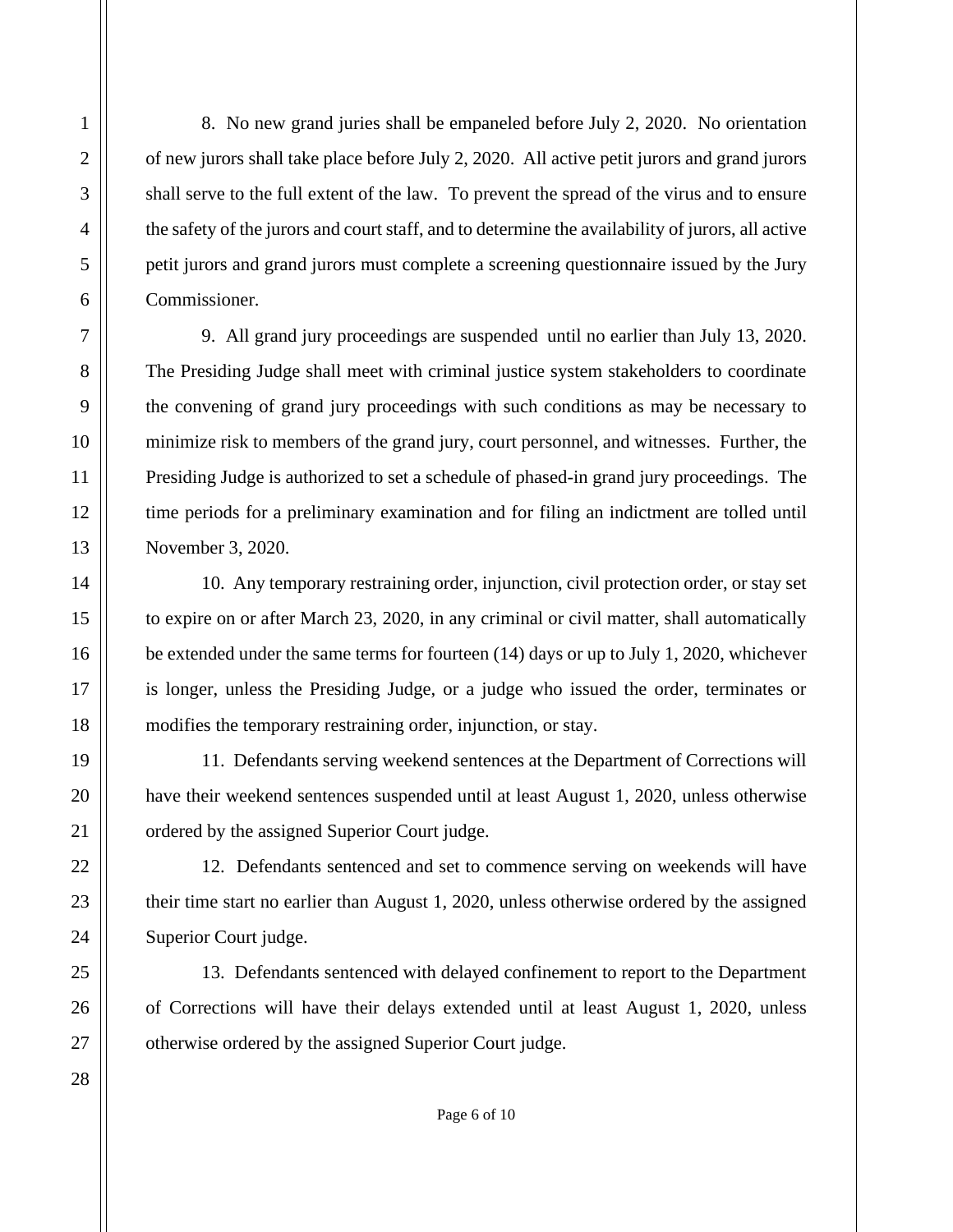14. Upon showing exceptional circumstances, a party may seek an exception to this Third Updated Order by motion to the court in which the matter is pending. Exceptions shall be granted only upon the approval of the judge presiding over the matter and the Presiding Judge, or the Chief Justice, as applicable, but in no event shall a jury empanelment or new jury trial occur before August 1, 2020, due to the inherent risk involved in doing so.

15. With the exception of the filing of indictments, all filing deadlines—including statutory filing deadlines—shall be tolled from March 27, 2020, until June 29, 2020, unless otherwise specifically ordered by the applicable court. Any court filing due during this period shall be deemed timely filed if filed on June 29, 2020.

16. Under Guam law and court rules, the court is deemed always open for filing any proper paper, issuing and returning process, making a motion, and entering an order. *See* 8 GCA § 1.31; Guam R. Civ. P. 77(a); Guam R. App. P. 31(a)(2). Instead of inperson contact, filings will be accepted by the following methods:

a. E-filing

- b. If e-filing is unavailable, pleadings may be filed by email to the respective Clerk's Office: efile@guamcourts.org for Superior Court filings and efile@guamsupremecourt.com for Supreme Court filings.
- c. Facsimile in accordance with court rules

d. Postal mail

e. Designated drop boxes at the Judiciary

17. Any filing that requires payment of a filing fee should be paid online if available, but if court users cannot do so, filing fees will be deferred until June 5, 2020. Clerk's Office personnel will be available by telephone to answer questions regarding filing methods and fees.

18. The Clerks of Court and parties may continue to serve documents through electronic means or by mail, except for those limited instances in which personal service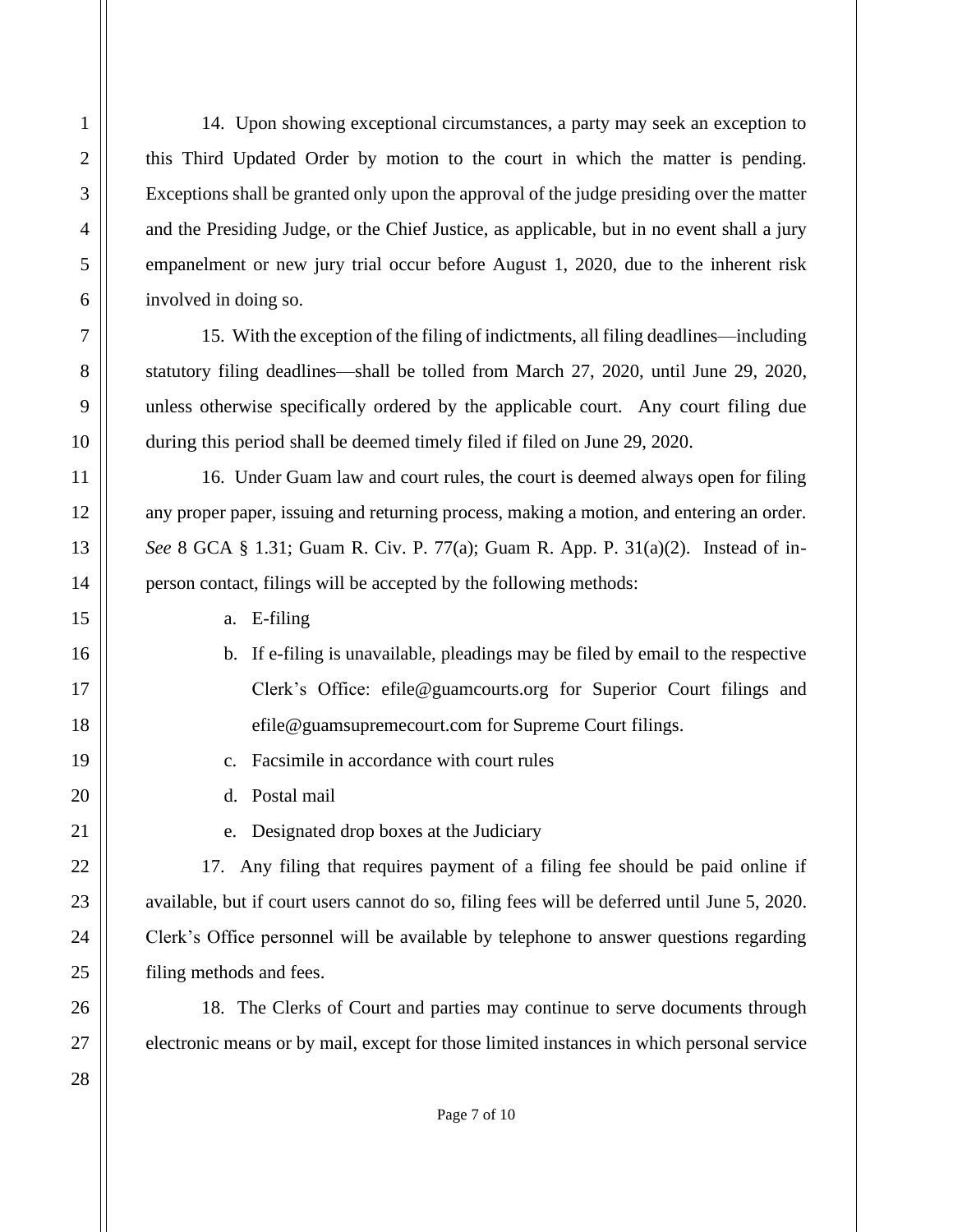is required. Attorneys are encouraged to provide a dedicated email address for the service of documents.

19. Any court rule that impedes the court's ability to use technologies to eliminate or limit in-person contact in the conduct of court business is suspended until December 31, 2020, except such suspension is subject to constitutional requirements.

20. Members of the public or media who would like to access court proceedings should contact the court's Public Information Officer, Kristina Blaz, by email at kblaz@guamcourts.org. To the extent logistically possible, the court shall provide public access by video or audio to court proceedings typically open to the public to maximize the public's ability to observe these proceedings.

21. Individuals entering a Judiciary of Guam facility for any purpose shall wear face masks or other appropriate face coverings and adhere to social distancing guidelines, including maintaining a distance of at least six (6) feet from other individuals in the courthouse except for those residing in the same household. Persons seeking entry shall also be subject to a non-contact temperature test and questioning related to COVID-19. Judiciary personnel will enforce these restrictions to protect the health and safety of court patrons and employees.

22. The following persons shall not enter the Guam Judicial Center in Hagåtña, the Northern Court Satellite in Dededo, or any Judiciary of Guam facility, including, but not limited to, probation offices and the Judicial Education Center:

- a. Persons diagnosed with or have had contact with anyone who has been diagnosed with COVID-19 and have yet to be released from quarantine or isolation by a medical provider or the Department of Public Health and Social Services (DPHSS);
- b. Persons with any acute respiratory illness symptoms (i.e., cough, shortness of breath, headaches) flu-like symptoms, fever, or sneezing;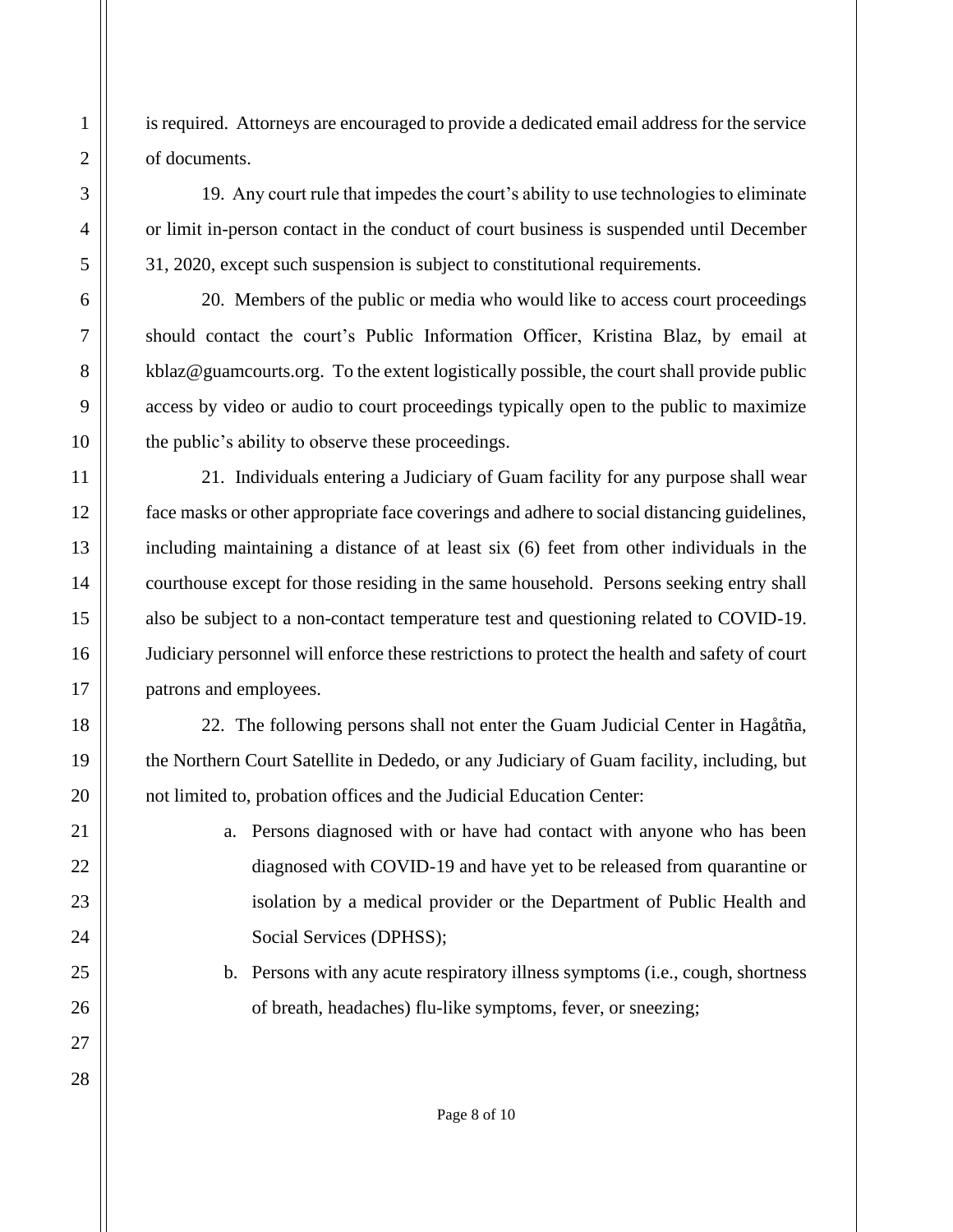| 1              | Persons asked to self-quarantine by any doctor, hospital, board of health,<br>$c_{\cdot}$ |
|----------------|-------------------------------------------------------------------------------------------|
| $\overline{2}$ | or other medical provider or health agency, or who reside with anyone who                 |
| 3              | has been asked to self-quarantine;                                                        |
| 4              | d. Persons who have been in a country with confirmed COVID-19 cases                       |
| 5              | within the last thirty (30) days and do not possess a DPHSS-recognized and                |
| 6              | certified document that attests that they are not infected with COVID-19;                 |
| 7              | and                                                                                       |
| 8              | e. Persons who reside or have had close contact with someone who has                      |
| 9              | traveled to these countries in the last thirty (30) days.                                 |
| 10             | 23. Anyone trying to enter in violation of this Third Updated Order will be denied        |
| 11             | entry by Judiciary marshals, probation officers, or other security personnel.             |
| 12             | 24. If you are scheduled to appear in person and fall into any of the categories          |
| 13             | listed in paragraph 22, you should proceed as follows:                                    |
| 14             | If you are represented by an attorney, please contact your attorney.<br>a.                |
| 15             | b. If you have no attorney and are seeking emergency relief, please call the              |
| 16             | Clerk's Office of the court in which you are seeking relief.                              |
| 17             | c. If you are an attorney scheduled to appear before a judge, please contact              |
| 18             | that section or team directly by telephone.                                               |
| 19             | d. If you are scheduled to meet with a probation officer, please contact the              |
| 20             | probation officer or applicable probation section directly by telephone.                  |
| 21             | If in doubt as to whom you should contact, please call the Clerk's Office<br>e.           |
| 22             | of the court in which you are scheduled to appear.                                        |
| 23             | 25. The continuances occasioned by this Third Updated Order serve the ends of             |
| 24             | justice and outweigh the best interest of the public and the defendant in a speedy trial. |
| 25             | Therefore, the time periods of such continuances shall be excluded from speedy trial      |
| 26             | computations under 8 GCA § 80.60. All time periods involving the speedy trial procedure   |
| 27             | in criminal proceedings are tolled until November 3, 2020.                                |
| 28             |                                                                                           |